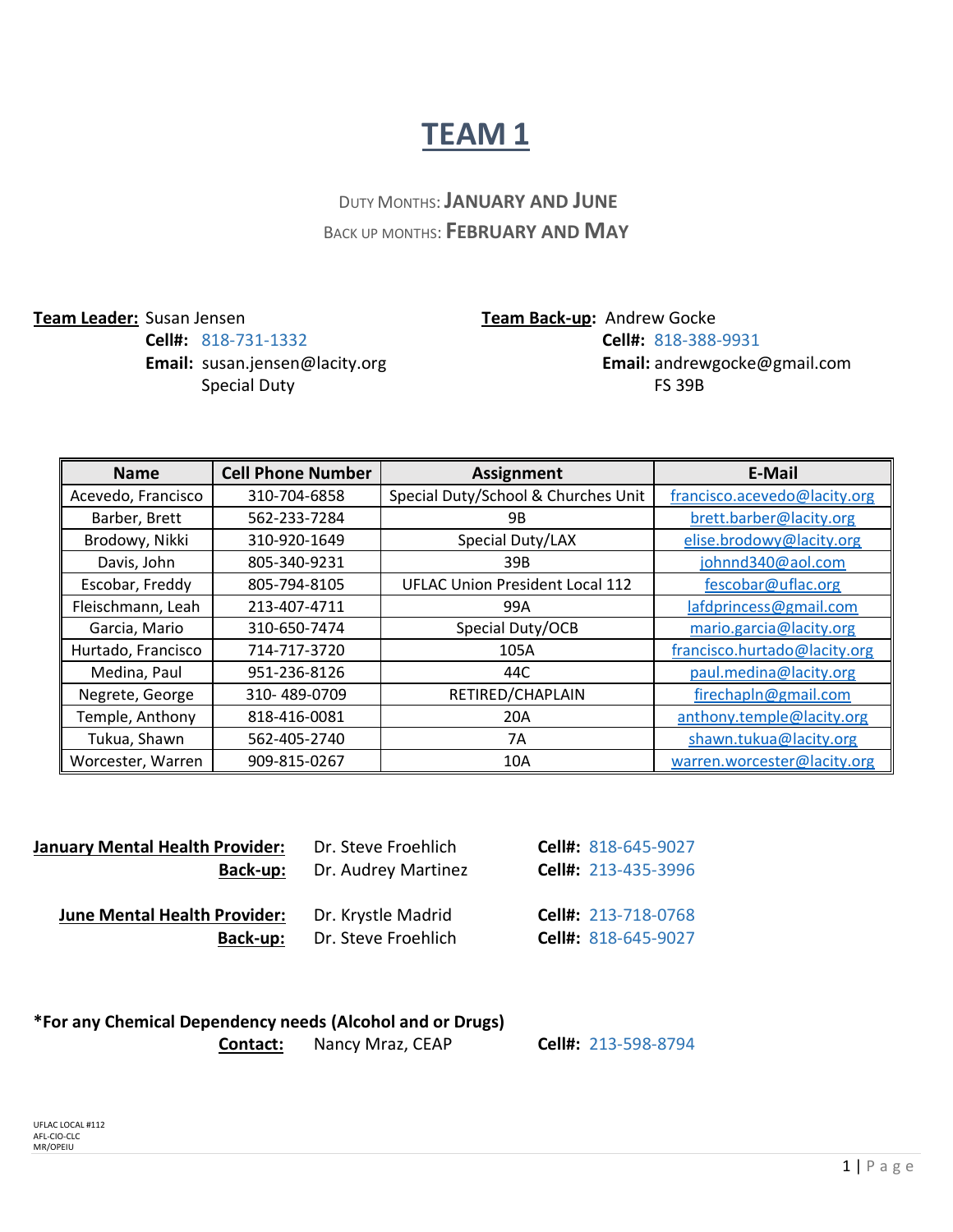DUTY MONTHS:**APRIL AND NOVEMBER** BACK UP MONTHS:**JANUARY AND JUNE**

**Team Leader:** Marc Shapiro **Team Back-up:** John O'Connor

**Cell#:** 805-358-1943 **Cell#:** 310-251-5009 **Email:** [marc.shapiro@lacity.org](mailto:marc.shapiro@lacity.org) **Email:** [firehogg1@yahoo.com](mailto:firehogg1@yahoo.com) FS 84BFS 111B

| <b>Name</b>        | <b>Cell Phone Number</b> | <b>Assignment</b> | <b>E-Mail</b>              |
|--------------------|--------------------------|-------------------|----------------------------|
| Addleman, Stephen  | 909-647-8959             | 5                 | saddleman@uflac.org        |
| Albert, Jack       | 805-279-3670             | 10A               | jack.albert@lacity.orgj    |
| Boyd, Giovanni     | 310-720-4437             | 65B               | giovanni.n.boyd@lacity.org |
| Cardenas, John     | 661-917-7019             |                   | john.cardenas@lacity.org   |
| Duyao, Gwen        | 909-560-6573             | <b>RETIRED</b>    | gigid1217@yahoo.com        |
| Gerlich, Stacy     | 818-414-9975             | Special Duty/EMS  | stacy.gerlich@lacity.org   |
| Terrusa, John      | 805-551-9101             | AIR-OPS 114A      | jterrusa@gmail.com         |
| Harris, Brian Todd | 805-207-7899             | 68C               | heli4012@gmail.com         |
| Mc Elroy, Bob      | 714-585-9250             | <b>RETIRED</b>    | mcelroyshouse@aol.com      |
| Meza, Miguel       | 310-897-0824             | 65C               | meza824@gmail.com          |
| Porter, Brett      | 805-506-1386             | 10 <sup>C</sup>   | brett.porter@lacity.org    |
| Walker, Jay        | 562-972-6298             | 92B               | jmwfuego@yahoo.com         |
| Werle, Tim         | 714-330-2711             | <b>CHAPLAIN</b>   | timothy.werle@lacity.org   |

| Cell#: 213-435-3996<br>Dr. Audrey Martinez |
|--------------------------------------------|
| Cell#: 213-435-3996<br>Dr. Audrey Martinez |
| Cell#: 213-718-0768<br>Dr. Krystle Madrid  |
|                                            |
|                                            |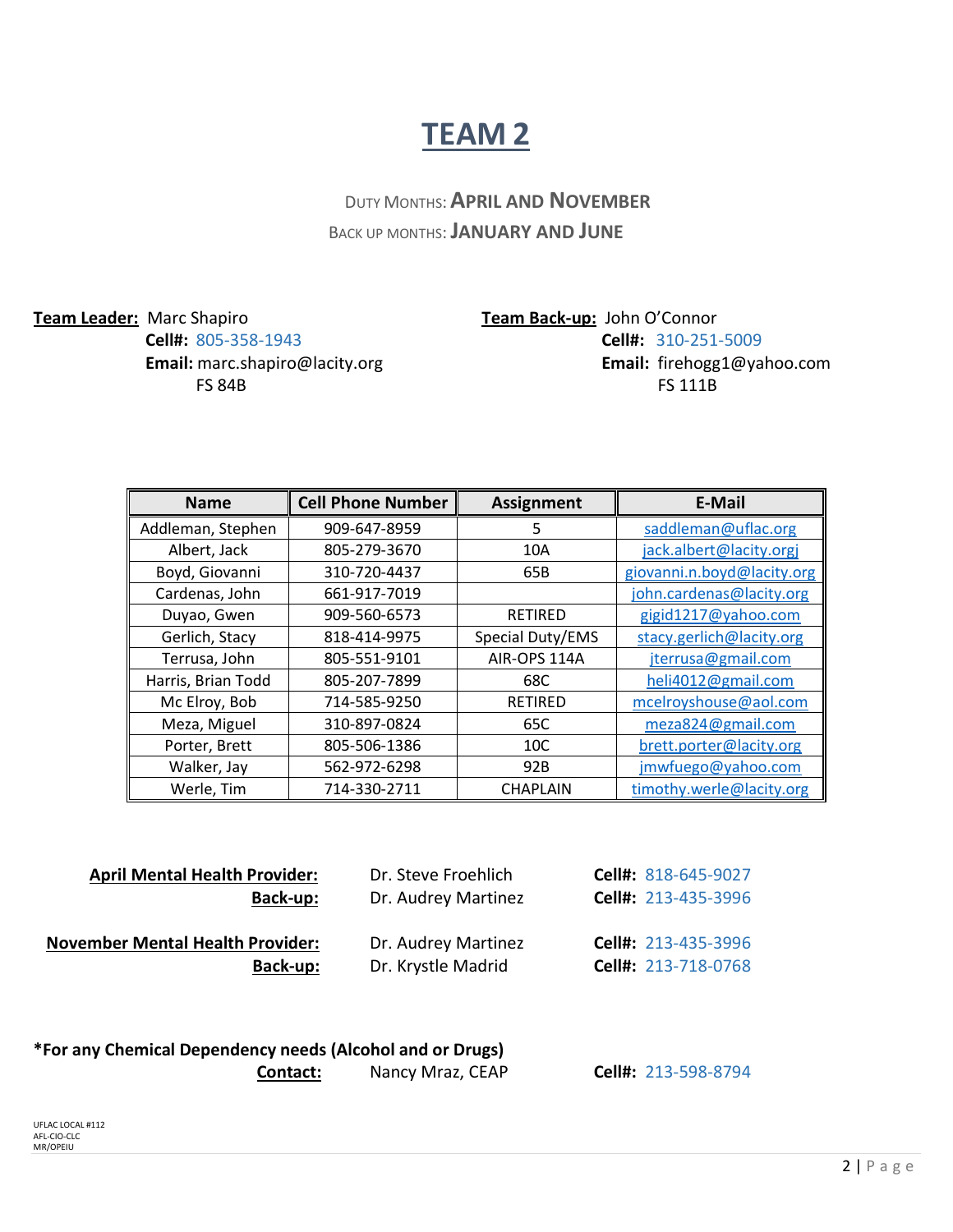### DUTY MONTHS:**JULY AND FEBRUARY** BACK UP MONTHS:**APRIL AND NOVEMBER**

**Team Leader:** Jack Baham **Team Back-up:** Sean Saunders

**Cell#:** 310-874-2376 **Cell#:** 213-595-9116 **Email:** [jack.baham@lacity.org](mailto:jack.baham@lacity.org) **Email:** [sean.saunders@lacity.org](mailto:sean.saunders@lacity.org) Special duty (RTC)FS 46B

| <b>Name</b>      | <b>Cell Phone Number</b> | <b>Assignment</b>                   | E-Mail                      |
|------------------|--------------------------|-------------------------------------|-----------------------------|
| Alva, Stephen    | 626-824-1203             | 58C                                 | stevealva34@hotmail.com     |
| Brakeman, Jerry  | 213-509-1404             | <b>LAFD RETIRED</b>                 | jerrybrakeman@yahoo.com     |
| Carlin, Richard  | 562-631-9789             | 64B                                 | richard.carlin@lacity.org   |
| Connolly, Shawn  | 661-877-7939             | Special Duty (Valley Public Safety) | shawnconnolly@sbcglobal.net |
| Draeger, Justin  | 951-375-7133             | 56C                                 | smokeater12j@aol.com        |
| Elliott, Brandon | 949-295-0762             | 29A                                 | brandon.elliott@lacity.org  |
| Gonzalez, Mario  | 805-231-6002             | 103A                                | mario.gonzalez@lacity.org   |
| Hester, Ralph    | 818-312-0544             | 90A                                 | ralph.hester@lacity.org     |
| Moore, lan       | 805-813-1282             | 9C                                  | moore.ian.88@gmail.com      |
| Murillo, Richard | 626-201-1446             | 4Α                                  | richard.murillo@lacity.org  |
| Pasos, Jess      | 805-777-7105             | RETIRED/CHAPLAIN                    | jpasos@verizon.net          |
| Secci, Cecco     | 310-739-3323             | Special Duty (PLN)                  | cecco.secci@lacity.org      |

| <b>July Mental Health Provider:</b> Dr. Steve Froehlich |                             | Cell#: 818-645-9027 |
|---------------------------------------------------------|-----------------------------|---------------------|
| Back-up:                                                | Dr. Audrey Martinez         | Cell#: 213-435-3996 |
|                                                         |                             |                     |
| February Mental Health Provider: Dr. Audrey Martinez    |                             | Cell#: 213-435-3996 |
|                                                         | Back-up: Dr. Krystle Madrid | Cell#: 213-718-0768 |
|                                                         |                             |                     |

## **\*For any Chemical Dependency needs (Alcohol and or Drugs)**

 **Contact:** Nancy Mraz, CEAP **Cell#:** 213-598-8794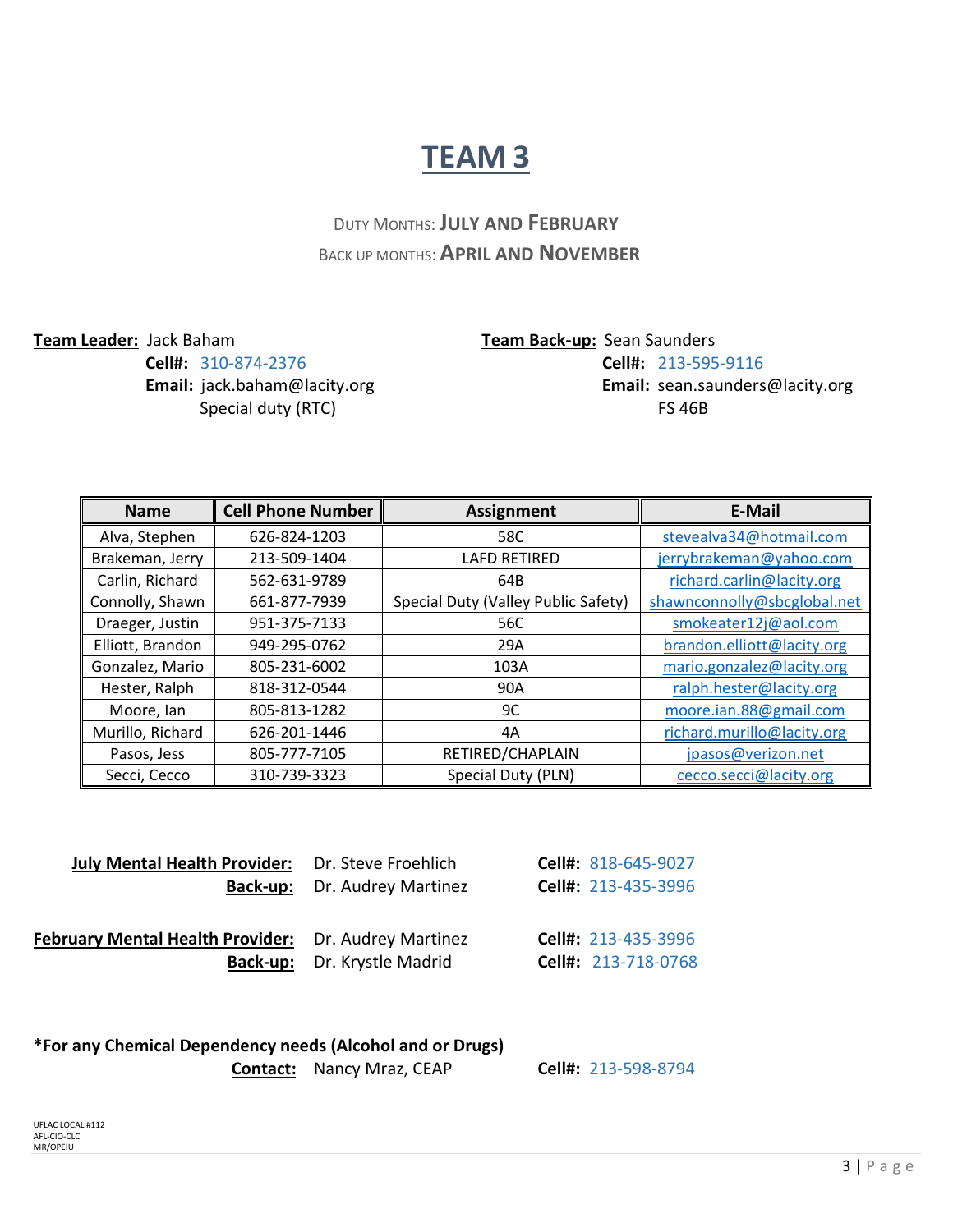#### DUTY MONTHS:**MARCH AND AUGUST** BACK UP MONTHS: **SEPTEMBER AND DECEMBER**

# **Team Leader:** Charles Boswell **Team Back-up:** Keston Abe

**FS 4B** FS 39B

**Cell#:** 310-502-3907 **Cell#:** 323-356-7075 **Email:** [cbozgo@yahoo.com](mailto:cbozgo@yahoo.com) **Email:** [keston.abe@lacity.org](mailto:keston.abe@lacity.org)

| <b>Name</b>       | <b>Cell Phone Number</b> | <b>Assignment</b> | <b>E-Mail</b>               |
|-------------------|--------------------------|-------------------|-----------------------------|
| Cohen, David      | 661-618-3937             | 18C               | david.cohen@lacity.org      |
| Davila, Victor    | 213-400-5556             | 29B               | victor.davila@lacity.org    |
| Davis, Ralph      | 661-433-9529             | 114A              | ralph.davis@lacity.org      |
| Ferrari, Daniel   | 714-292-1156             | 25C               | bigdan19024@yahoo.com       |
| Garcia, Ceasar    | 951-236-1402             | 101C              | grc649@aol.com              |
| Godinez, Rick     | 661-904-3050             | 2A/CHAPLAIN       | rick.godinez@lacity.org     |
| Hahn, David       | 310-882-0338             | 88A               | david.hahn@lacity.org       |
| Leach, Damon      | 310-562-9110             | 4A                | damon.leach@lacity.org      |
| Martinez, Chris   | 760-954-3791             | <b>RETIRED</b>    | torolafd@yahoo.com          |
| Oetgen, Gage      | 949-330-3115             | DT 40             | o12gage@cox.net             |
| Phillips, Stephen | 310-570-5541             | Special Duty/OVB  | stephen.phillips@lacity.org |
| Rickey, Jeff      | 661-993-7096             | <b>RETIRED</b>    | jefrick@msn.com             |
| Rodriguez, Don    | 714-943-5644             | 48B               | heavydee48@gmail.com        |

| <b>March Mental Health Provider:</b>  | Dr. Krystle Madrid  | Cell#: 213-718-0768 |
|---------------------------------------|---------------------|---------------------|
| Back-up:                              | Dr. Steve Froehlich | Cell#: 818-645-9027 |
| <b>August Mental Health Provider:</b> | Dr. Audrey Martinez | Cell#: 213-435-3996 |
| Back-up:                              | Dr. Krystle Madrid  | Cell#: 213-718-0768 |

#### **\*For any Chemical Dependency needs (Alcohol and or Drugs)**

 **Contact:** Nancy Mraz, CEAP **Cell#:** 213-598-8794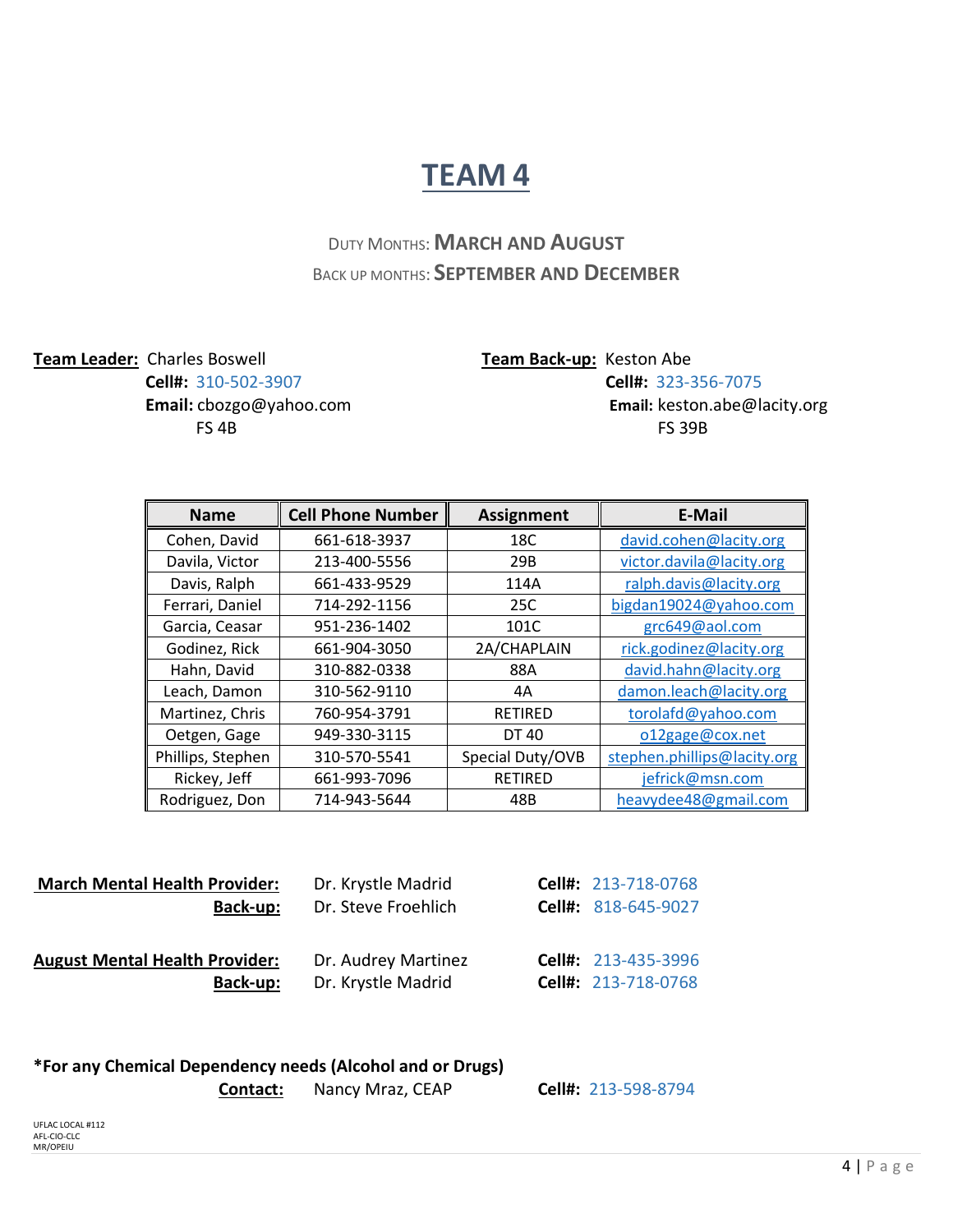### DUTY MONTHS: **SEPTEMBER AND DECEMBER** BACK UP MONTHS:**JULY AND OCTOBER**

**Team Leader:** Adam VanGerpen **Team Back-up**: Mark Woolf (CHAPLAIN) **Cell#:** 213-444-9332 **Cell#:** 951-294-7135 **Email:** [avangerpen@uflac.org](mailto:avangerpen@uflac.org) **Email:** [mark.woolf@lacity.org](mailto:mark.woolf@lacity.org) **FS 25C** Special Duty (HSD)

| <b>Name</b>        | <b>Cell Phone Number</b> | <b>Assignment</b> | <b>E-Mail</b>                |
|--------------------|--------------------------|-------------------|------------------------------|
| Avalos, Abel       | 323-228-9614             |                   | semperfire@hotmail.com       |
| Cooper, Kwame      | 323-997-2246             | <b>RETIRED</b>    | akali@sbcglobal.net          |
| Davis, John        | 805-340-9231             | 39B               | johnnd340@aol.com            |
| Fowble, Roger      | 661-600-8310             | 96B               | roger.fowble@lacity.org      |
| Gamboa, Tony       | 213-507-6439             |                   | tgamboa@uflac.org            |
| Gehr, Scott        | 714-655-0830             | <b>9B</b>         | snlgehr@yahoo.com            |
| Glennon, Trey      | 714-742-5555             | 82B               | trey.glennon@lacity.org      |
| Kearns, Jared      | 805-501-0825             |                   | jared.kearns@lacity.org      |
| Koffler, Kent      | 626-818-9006             | 29A               | kentkoffler@gmail.com        |
| Rivera, Marty      | 805-216-4988             | 103B              | martin.rivera@lacity.org     |
| Romero, George     | 323-683-9097             | 85A               | romero401@yahoo.com          |
| Smith, Kevin       | 213-485-6253             | 33B(CHAPLAIN)     | kevin.smith@lacity.org       |
| Vigliotta, Richard | 805-433-3144             | 61C               | richard.vigliotta@lacity.org |

| <b>September Mental Health Provider:</b> | Dr. Krystle Madrid  | Cell#: 213-718-0768        |
|------------------------------------------|---------------------|----------------------------|
| Back-up:                                 | Dr. Steve Froehlich | Cell#: 818-645-9027        |
| <b>December Mental Health Provider:</b>  | Dr. Krystle Madrid  | <b>Cell#: 213-718-0768</b> |
| Back-up:                                 | Dr. Steve Froehlich | Cell#: 818-645-9027        |